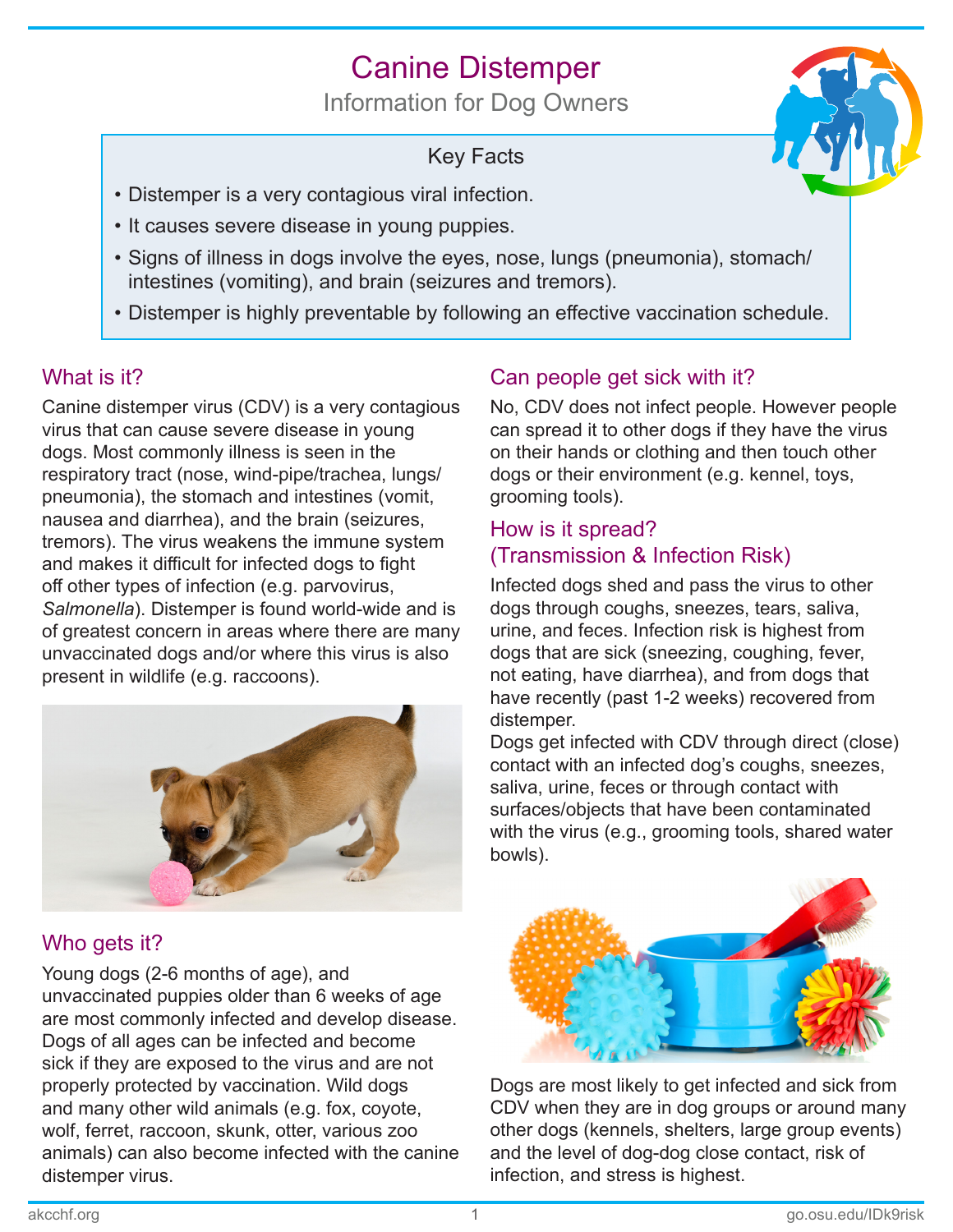### What should I look for? (Signs of Disease)

Signs of illness typically develop 5 to 7 days after infection, and these signs can affect many of the dog's organ systems (most commonly the lungs, intestines, brain). The severity of illness (how sick a dog becomes) depends on many factors including, the level of exposure (ie. exposed to many infected dogs or close contact with an infected dog), the dog's age and strength of its immune system.

The most common signs of illness are:

- Eyes and Nose: Swollen and painful eyes with white or clear mucous discharge (conjunctivitis), and similar looking discharge from the nose (rhinitis) and sneezing. Some dogs may have loss of eyesight or go blind.
- Fever (103° to 105°F; 39.5° to 41°C), listless or lethargy, loss of appetite and interest in drinking.
- Cough: Dry cough is usually noted first, and then a moist 'wet' cough and breathing difficulties can be caused by pneumonia due to other infections.
- Vomiting, diarrhea, nausea.
- Seizures and Tremors: Inflammation of the brain (encephalitis) and the membrane around the brain (meningitis) can occur with infection. The signs of this can sometimes be delayed, and not seen in the dog until weeks after the initial infection with CDV. Signs of illness include seizures, incoordination and muscle tremors.
- Immune System: CDV attacks and weakens the immune system, which lowers the dog's resistance or ability to fight off other infections.
- Teeth: Puppies infected with distemper can have abnormal teeth, such as teeth that are permanently pitted and discolored when they become adult dogs.
- Abortion, still birth, unthrifty pups can occur if infection occurs during pregnancy.

#### How is it diagnosed?

Canine distemper diagnosis is made by recognizing signs of illness (e.g. fever, nasal and eye discharge, cough, and pneumonia) in a young dog that is not vaccinated or incompletely vaccinated, and likely has had contact with an infected dog.

There are tests to help confirm distemper infection in your dog. It's important to know that a negative test result for distemper doesn't always mean that your dog doesn't have it. Your veterinarian may use distemper antibody titres to help determine the following:

- Whether a dog is infected with distemper
- If there is a need for a booster distemper vaccination

Early on distemper can often look similar to 'kennel cough' or canine influenza (dog flu), so it is important to observe your dog closely for new or worsening signs and communicate these to your veterinarian.



What is the treatment? Will my dog recover?

There is no specific treatment or medication for canine distemper.

Treatment will be general nursing care, and measures to control other bacterial and viral infections that might occur because of the dog's weakened immune system. Treatment can be very helpful to improve outcome; however, if brain signs are present the prognosis (chance of full recovery) is worse and the dog is more likely to die.

#### How can I stop this from happening to my dog and other dogs?

Vaccination is very effective in preventing canine distemper infection; CDV is a recommended core vaccine for all dogs. Vaccination begins with a puppy vaccine series. The first booster vaccine is given 1 year later, and additional booster vaccines are then given every 3 years in order to maintain protective immunity and prevent infection.